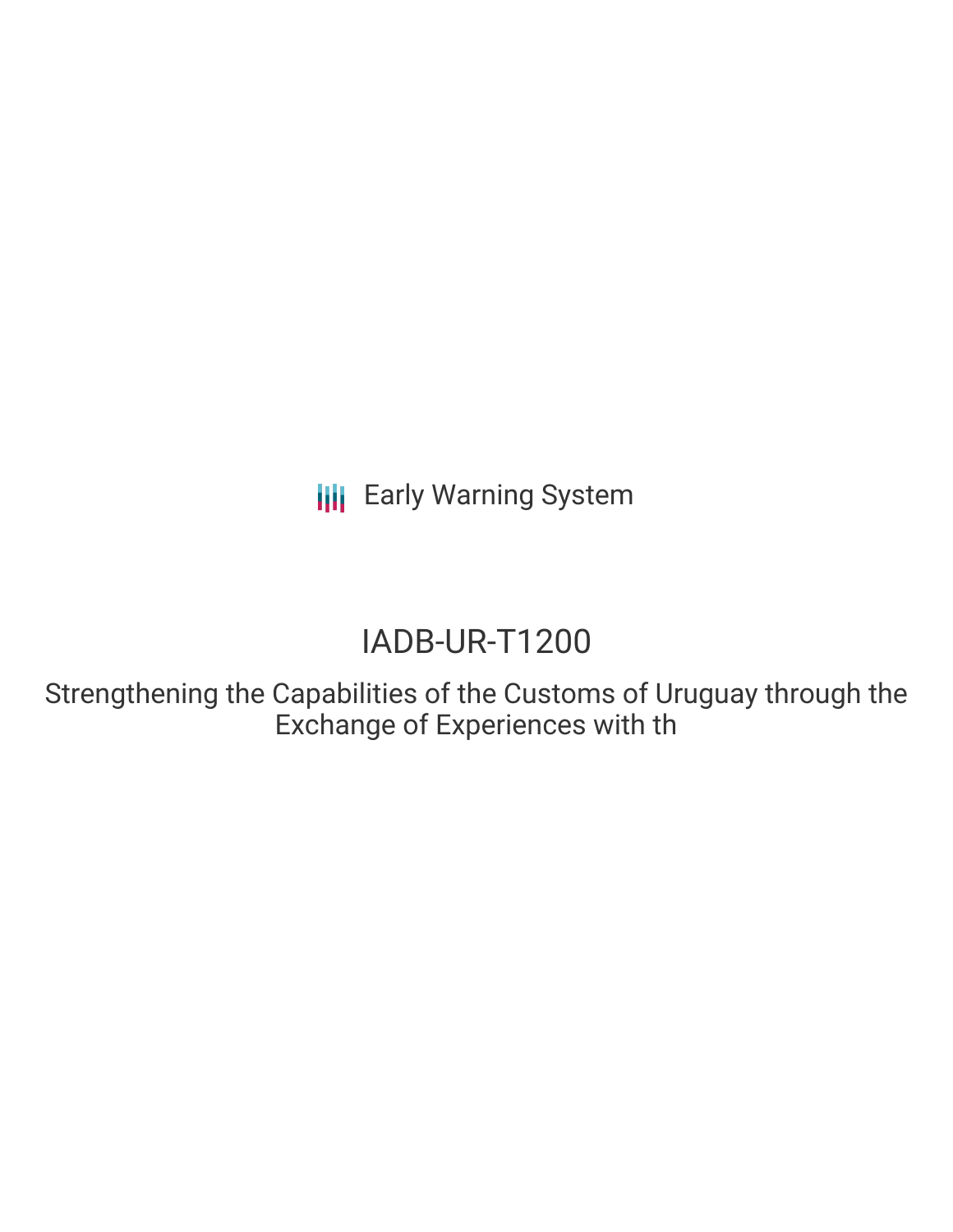

## Early Warning System

Strengthening the Capabilities of the Customs of Uruguay through the Exchange of Experiences with th IADB-UR-T1200

### **Quick Facts**

| <b>Countries</b>               | Mexico, Uruguay                           |
|--------------------------------|-------------------------------------------|
| <b>Financial Institutions</b>  | Inter-American Development Bank (IADB)    |
| <b>Status</b>                  | Approved                                  |
| <b>Bank Risk Rating</b>        | U                                         |
| <b>Voting Date</b>             | 2018-08-21                                |
| <b>Borrower</b>                | Government of Uruguay                     |
| <b>Sectors</b>                 | Law and Government, Technical Cooperation |
| <b>Investment Type(s)</b>      | Grant                                     |
| <b>Investment Amount (USD)</b> | $$0.01$ million                           |
| <b>Project Cost (USD)</b>      | $$0.01$ million                           |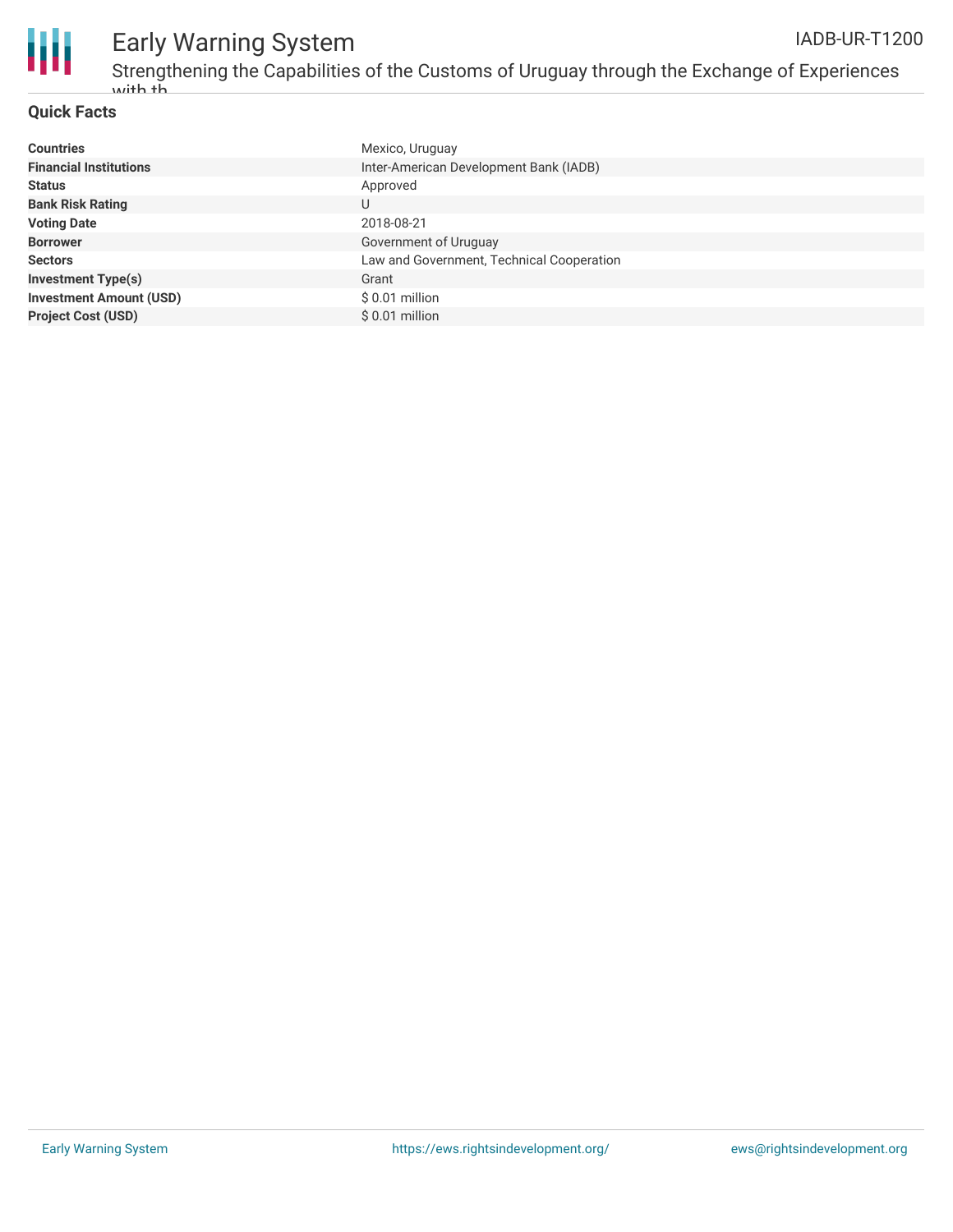

### **Project Description**

The objective of this technical cooperation is to contribute to the capacity development of the Customs of Uruguay (DNA) on issues related to data processing, improvement in the use of risk information and technological integration. This objective will be achieved through the exchange of experiences with Mexico to improve the effectiveness of public policies.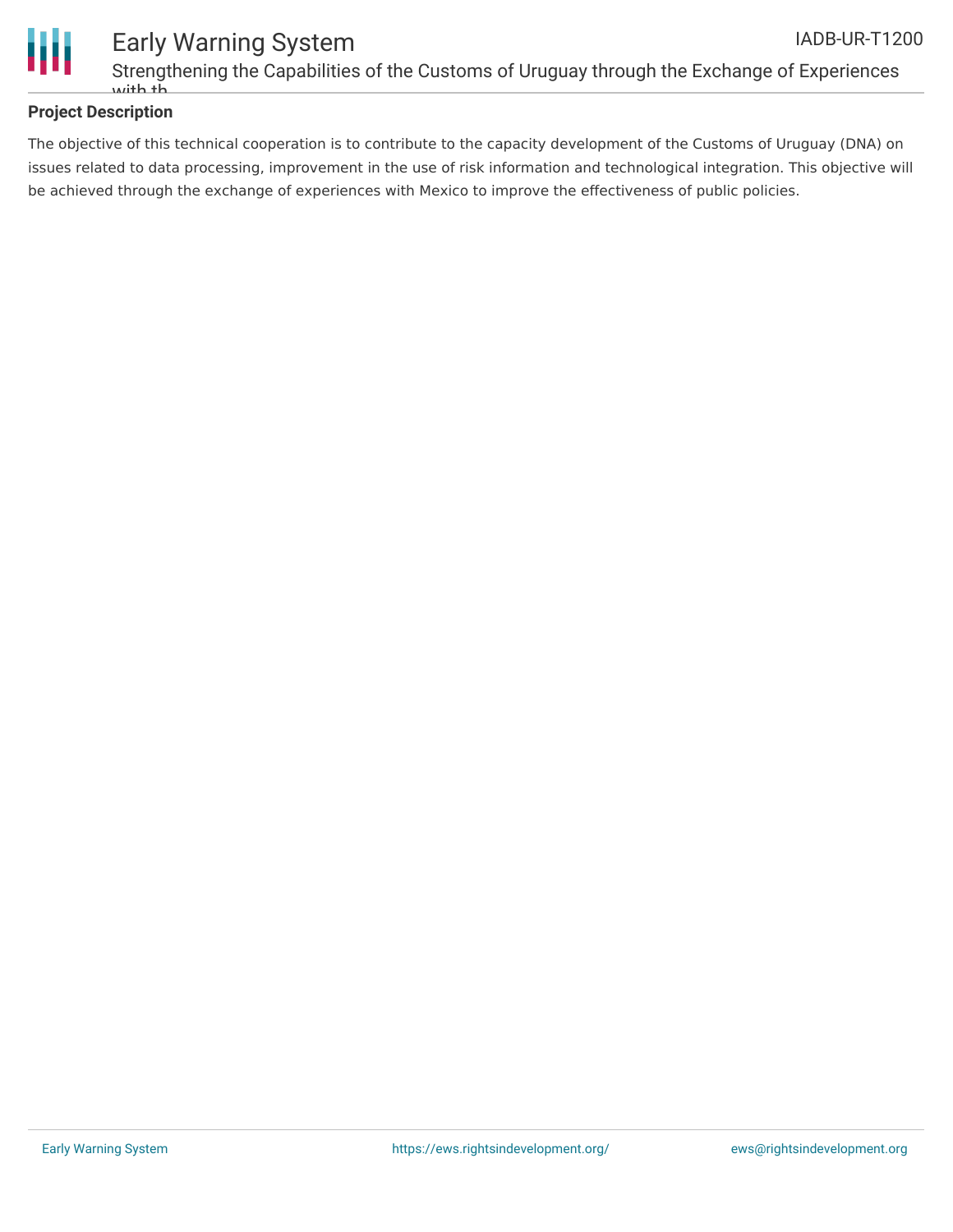

## Early Warning System

Strengthening the Capabilities of the Customs of Uruguay through the Exchange of Experiences with th

### **Investment Description**

• Inter-American Development Bank (IADB)